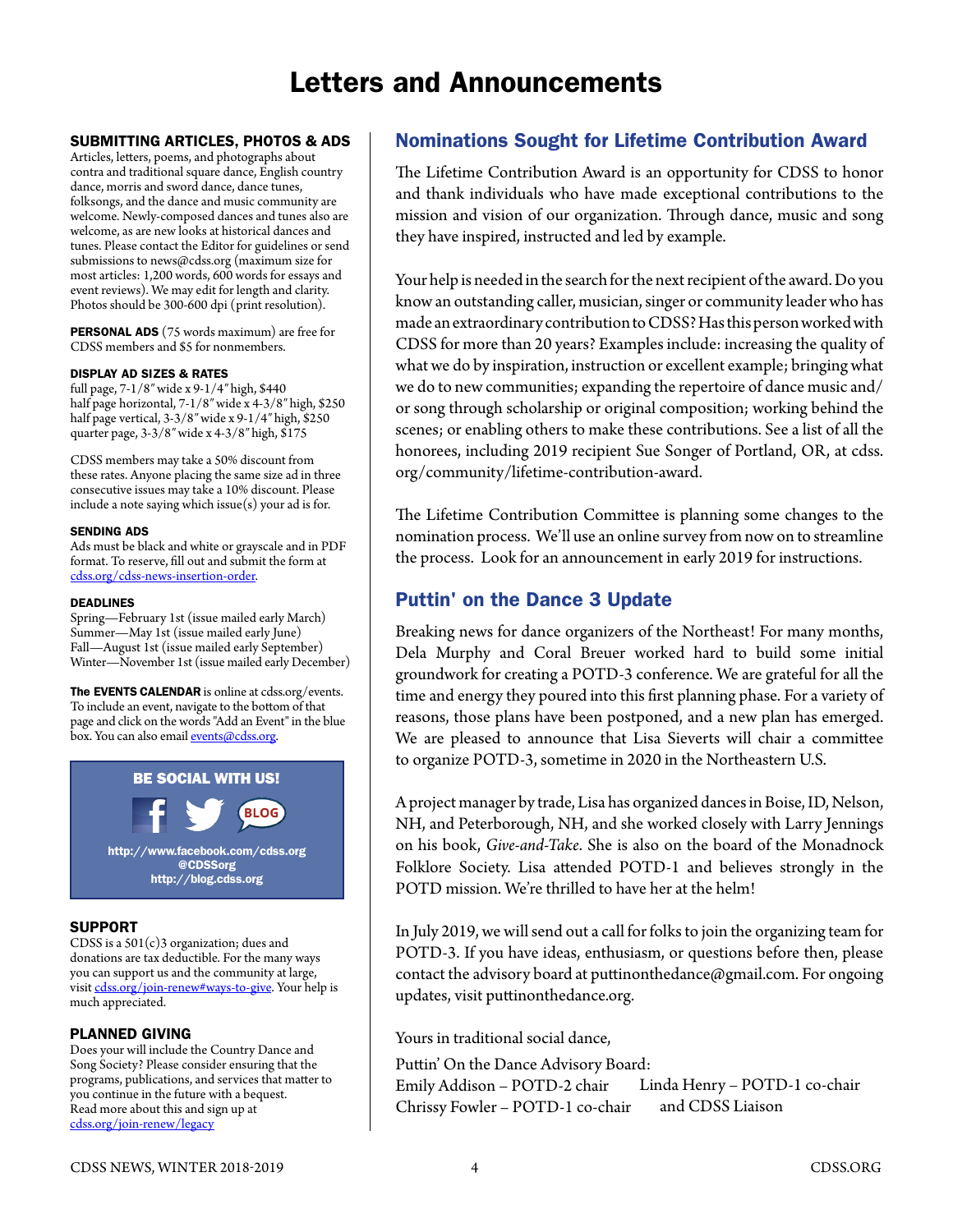### Burt Feintuch Made His Mark



Burt Feintuch, ethnographer of traditional music, author, editor, contra-dance musician, folklore professor, film producer, record producer, and director of the Center for the Humanities at the University of New Hampshire, died on Monday, October 29th. Burt was an active dance fiddler in the New Hampshire Seacoast

region, appearing many times with the Lamprey River Band and Old Favorite.

Burt's career documented traditional musical forms ranging from the Northumbrian pipes in North East England to African-American gospel music in Kentucky to contemporary Scottish music on Cape Breton Island in Nova Scotia to the street and club music of New Orleans and finally to the zydeco-fueled trail rides of Texas and Louisiana. He was a member of the Library of Congress National Recording Preservation Board and represented the American Folklore Society at the United Nations' World Intellectual Property meetings. He authored seven books, including an encyclopedia documenting the culture of New England, which was co-edited with New Hampshire Senator David Watters. He produced numerous albums of traditional music for Rounder and Smithsonian Folkways. Black gospel music, refugees in New England, and black history in New England, respectively, were the subjects of the three films he produced. He secured many grants, including ones from the Mellon Foundation, the National Endowment for the Humanities, and the National Endowment for the Arts.

Beloved as a witty, sardonic, and caring father, brother, partner, and colleague, Burt maintained his irreverent sense of humor even after he fell ill. When told he needed surgery that could impact his brain, he said, "Well, I hope this brings back my Hebrew." And, "If you're going to map my brain, will you please put in some points of interest?"

He is profoundly missed by his daughters with his first wife, Maxene Feintuch: Sophie, a program officer at an international human rights organization in New York and Hannah, who teaches English to recently arrived immigrant middle schoolers in Chelsea (MA) Public Schools. In addition to his daughters, he is survived by his

We have been thrilled that participants from over twenty states and two provinces have joined each of our first two web chats! If your community is



interested in *Increasing Youth Involvement* at your dances, please encourage your organizers to join our next web chat on Wednesday, January 16 from 8:30-9:30pm EST. Several organizers from far and wide will share successes from their communities on this topic, and we'll include time for Q&A.

To join the web chat (by computer or phone), use this link to submit an online RSVP form by WEDNESDAY, JANUARY 9: [goo.gl/vPTTQ6.](http://goo.gl/vPTTQ6) We will send instructions via email on Friday, January 11th about how to join the call on the 16th. Please fill out the form even if you can't join us but want to hear about future webchats.

Recordings of the first two CDSS web chats are available on our website. To hear groups from coast to coast sharing their experiences with *Boosting Attendance* and *Creating a Thriving Open Band*, check out: [cdss.org/resources/how](https://www.cdss.org/resources/how-to/organizers-resources#cdss-web-chats)[to/organizers-resources#cdss-web-chats.](https://www.cdss.org/resources/how-to/organizers-resources#cdss-web-chats) Please share these links with any organizers you know who might benefit from this valuable resource.

siblings, Robert, a painter in New York; his sister-in-law, Rona Pondick, a sculptor in New York; his sister, Betty Weinkle, an executive in Colorado; and his long-time partner, Jeannie Banks Thomas, a folklorist who often accompanied him during his fieldwork.

### Princeton Country Dancers Celebrates Forty Years of Dance, Music, and **Fellowship**

As always, it's hard to contend with the passing of time, and forty years! Well, it seems impossible. But it's also a reason to celebrate. Princeton Country Dancers (PCD) has been a force to be reckoned with on the east coast since 1979, and on May 29, 2019, we will gather to honor that force with an all-day dance featuring the local luminary band Hold the Mustard and the extraordinary PCD pick-up band — often as many as 50 members strong! Set aside the date to come and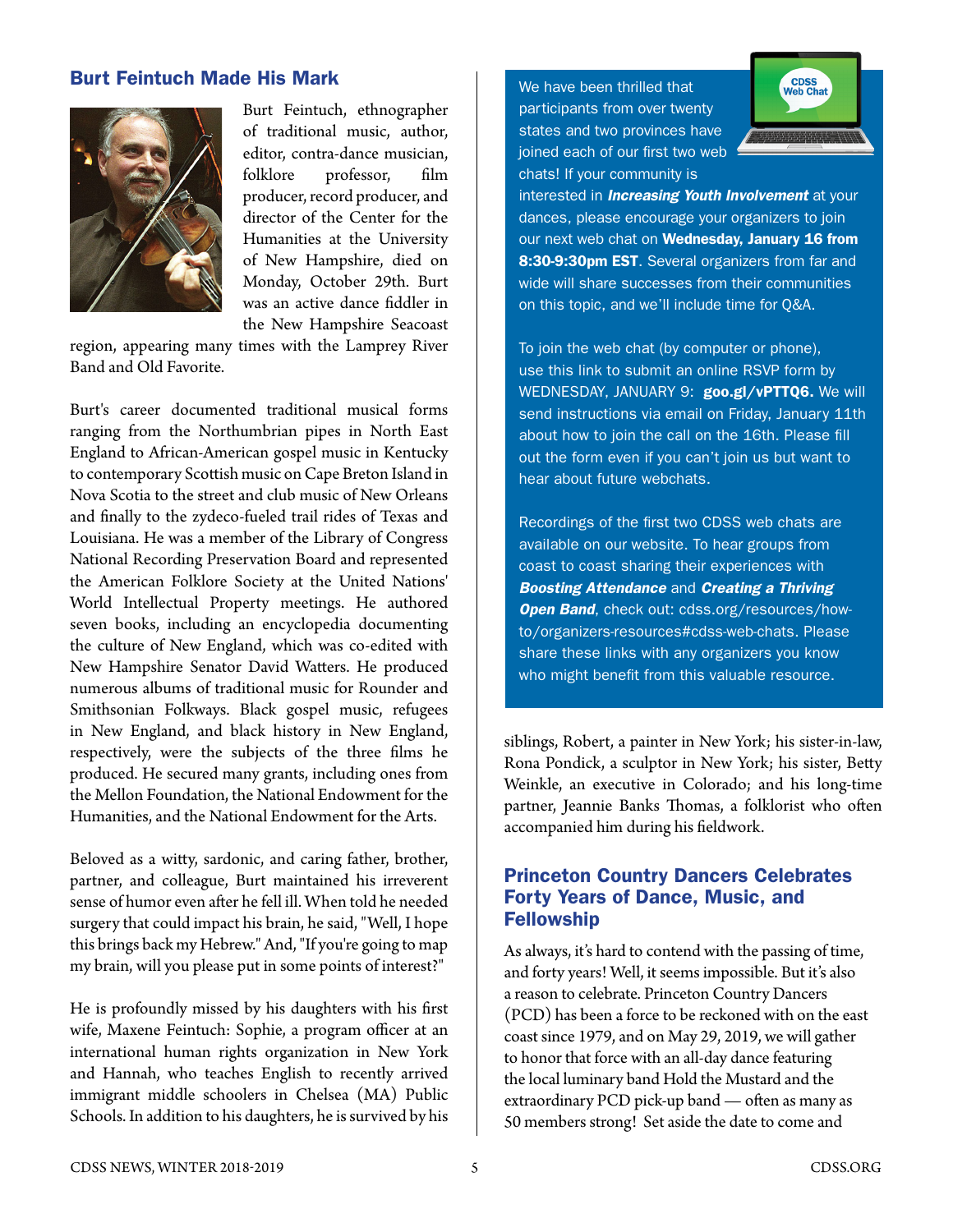join our celebration; there will be videos, a slideshow, performances by our local ritual teams (Millstone River Morris, Griggstown Lock Rapper, Handsome Molly, and maybe some surprise guests), a display of the quilts made FOR members of the community BY members of the community, and much, much more. Details can be found as they're solidified at princetoncountrydancers.org.

~ Ellen Harrison, Princeton, NJ

### Contra and Consent

When I go to a contra dance, I have implicitly given consent to being asked to dance by the people there.

When I agree to dance with someone, I have consented that we will negotiate what role to dance and what line to dance in. They may condition their consent to dance with me based on me being able and willing to dance the role that they don't want to dance. We may line up at the closest line, or choose the shortest line, or they may guide me somewhere else and I don't generally ask why, though I could.

When I agree to dance with someone, I consent to various sorts of touch — hold hands, swing, allemande, etc. If I don't want to do those things with that person, I probably shouldn't dance with them. If I can't do those things, I need to let the person know "no flourishes" or whatever my limitations might be. I also expect dancers to offer/ask questions about liking to twirl, or getting dizzy easily, or other things that will enable me to be a good dance partner to them. When I had an injury, I told my dance partner, as well as what accommodations/work-arounds I could use.

I consent to certain kinds of touch and interactions with all the dancers in line. I expect that I might need to allemande or hold hands with everyone in the line, and if I am not willing to do that, I shouldn't be in the contra dance line. If I need to do some small accommodation, like maybe offering a hooked-elbows allemande, I can do that. I also see dancers who are wearing slings or braces or who have differently-configured arms than I do, and when I come across them in a line, they use body language to let me know things like "just grab my elbow as though it were my hand" or "here, I'm putting my other hand across my body, so you have something to hold on to". And we dance fine.

I consent to certain kinds of touch and interactions with the dancers who are dancing not-my-role in the line. I assume that I am going to swing them, hold their hands,

and courtesy turn them/be courtesy turned by them. At some dances which use "gents" and "ladies", there is an assumption that all men are gents and most women are ladies. So I'm agreeing to swing women/be swung by men and women, depending on what role I'm dancing. In dances that call "larks and ravens," I expect dancers of any gender may be dancing any role, and that I'm agreeing to swing or be swung by anyone of any gender.

When you see a dancer who has a "two hand turns only" sign around their neck, you give them a two hand turn when it is time to swing. You don't ask them if they have an injury, you don't ask them about shoulder surgery, you just dance with them in the way that they've asked for. Maybe they find swings to be uncomfortably intimate, maybe they just find them uncomfortable.

Some dancers have a strong preference for which role they dance. I don't. Some dancers have a strong preference for which gender(s) they dance with. Some don't. Many of the dancers who have a preference for what gender to dance with stick to dance venues that reflect those preferences, but not all do.

I think it is great when someone steps outside their comfort zone. But I recognize that most of us are only okay being a *little* bit outside our comfort zones. Step too far into the unknown and unfamiliar, and we get anxious or afraid or become inclined to break easily.

Contra dancing is a community dance, and people need to dance with each other in some ways in order to make things work for everyone. And maybe you show up some place that has norms which are more outside your comfort zone than you expected. But if we can help people to stretch a little bit at a time, we can expand their comfort zone.

~ Les Addison

# Feedback on the Digital-Only Fall *CDSS News*

We know we took a risk making the Fall *CDSS News* a digital-only edition. We received lots of feedback — *thank you!* — both positive and negative, and I'm including a sampling of the comments here. Know that we hear your concerns, and as a result when we offer a digital issue in the future, we will also offer a print-on-demand option:

*"Congratulations on the electronic distribution of the Fall*